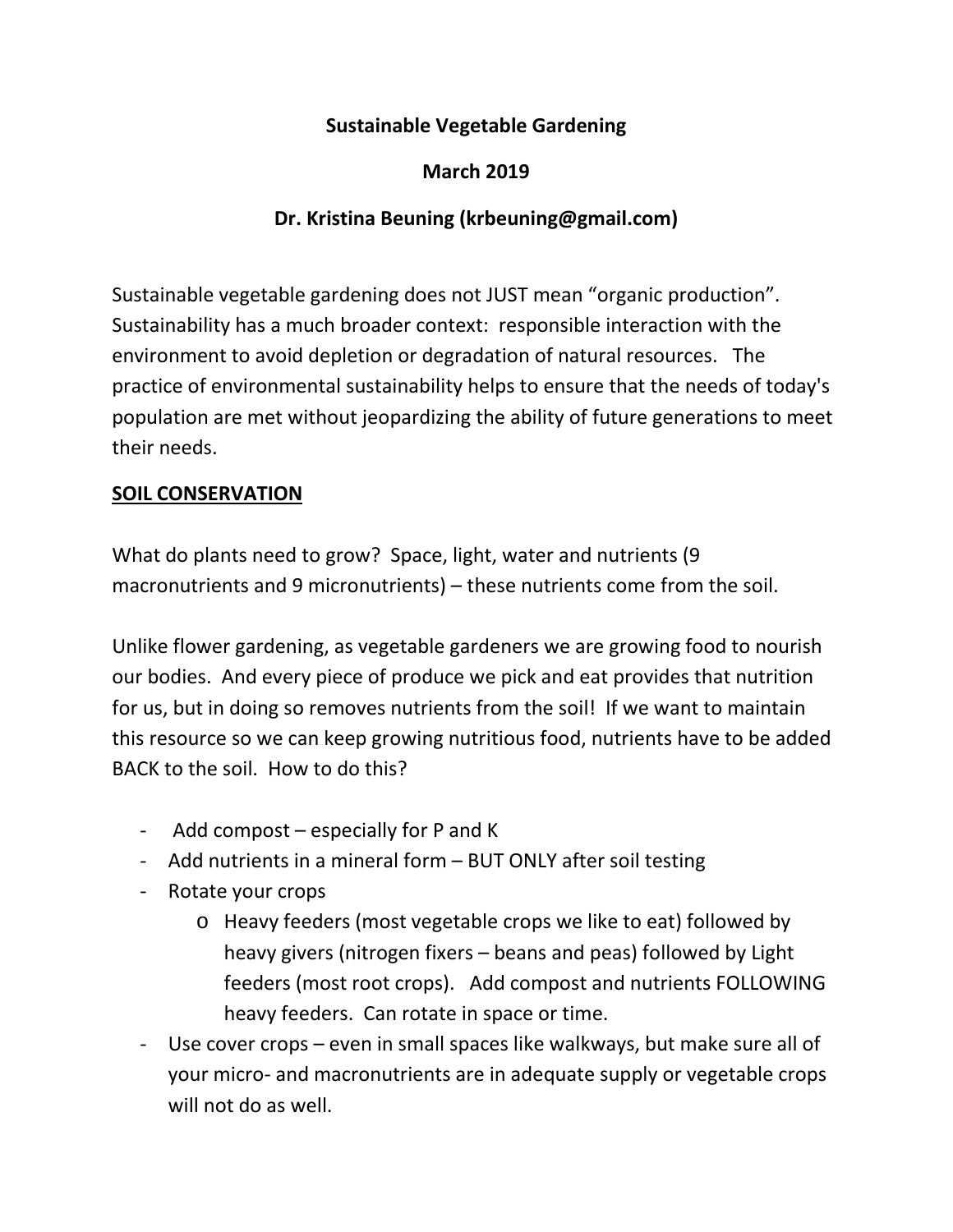Soil testing options:

<https://uwlab.soils.wisc.edu/soil-samples/field-soil-sampling/>

This is a UW lab in Marshfield and their basic farm/vegetable soil test option does include add on costs for most of the required micronutrients, but not all. Another option: [https://midwestlabs.com/our-industries/agriculture/soil](https://midwestlabs.com/our-industries/agriculture/soil-testing/)[testing/](https://midwestlabs.com/our-industries/agriculture/soil-testing/) Choose S3C option.

All of these nutrients we are working hard to make sure are in the soil are only made bioavailable to the plants through the work of bacteria and fungi (mycorrhizae). So we also need to create an environment that is hospitable for these microbes!

Top three reasons to NOT till your soil:

- 1. Loss of carbon/organic matter (it is oxidized when exposed to the air)
- 2. Destruction of valuable fungal networks mycorrhizae
- 3. Weeds when you till you bring viable weed seeds to the surface where they can germinate and grow.
- 4. Earthworms as mentioned by your colleagues!

One alternative to tilling is using a rotary harrow, which stirs the dirt rather than turning it over!

## **WATER CONSERVATION**

We are lucky to live in an area where water shortage is usually not a problem….at least for now. Vegetables are high water demand crops and any shortage is likely to damage crop potential.

One of the best ways to deliver water without excessive evaporative loss is via drip irrigation. However if your water is mineral-rich or has a lot of particulates the holes will clog easily. Also, may not work as well for tender greens which get too much water right near the house and not enough further away.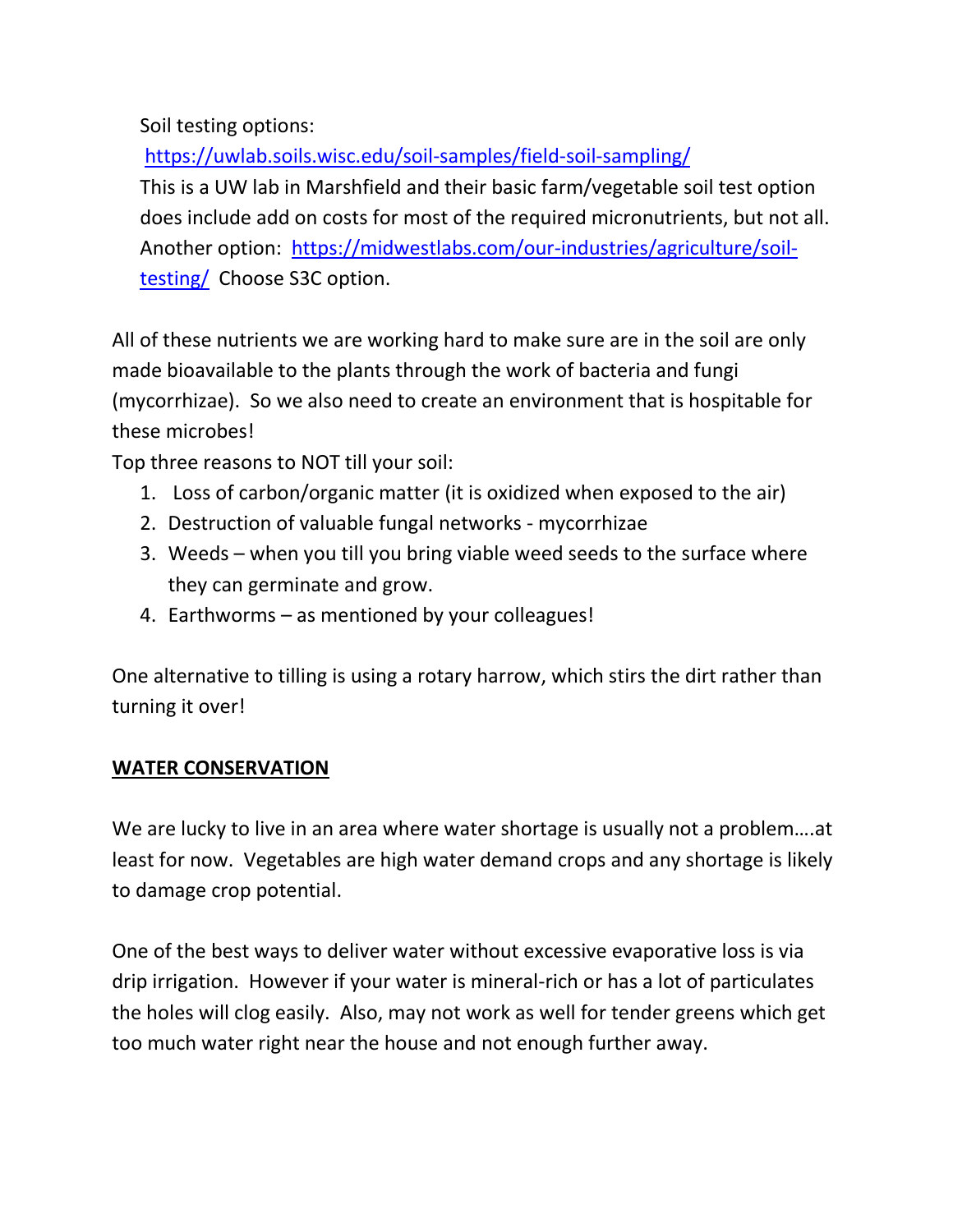Another option: whole log composting. BURY whole logs or twigs in your gardens (trench them into the soil) or raised beds (fill the bottom of your bed with these before adding soil). Logs/twigs act like sponges. Roots from your plants will wrap around the logs and draw moisture as needed. Watch for signs of N deficiency. During initial year of log decomposition you may need to add more N than expected due to decomposition activity of microbes on the wood.

If want a more precise method, measure water availability in the soil and only water when needed. Can buy a tensiometer, around \$50. Want to keep values in your tensiometer between 30 and 70 mPA.

# **GARDEN DESIGN**

Here we draw on some of the central tenets of permaculture… development of an agricultural ecosystem intended to be sustainable and self-sufficient by utilizing the patterns and features observed in the natural ecosystem. WORK WITH NATURE.

- Slope/topography of the land
- Predominant wind direction
- Climate

## Plant selection

We have developed a food system around **annual** plants that require lots of water, lots of labor (we have to do it over and over again each year and often multiple times in one year, and this process of repeated replanting makes it difficult to conserve and build soil.

Expand your eating horizons by

- 1. Eating more heavy givers and light feeders, but also
- 2. Consider planting and eating more perennial vegetables!